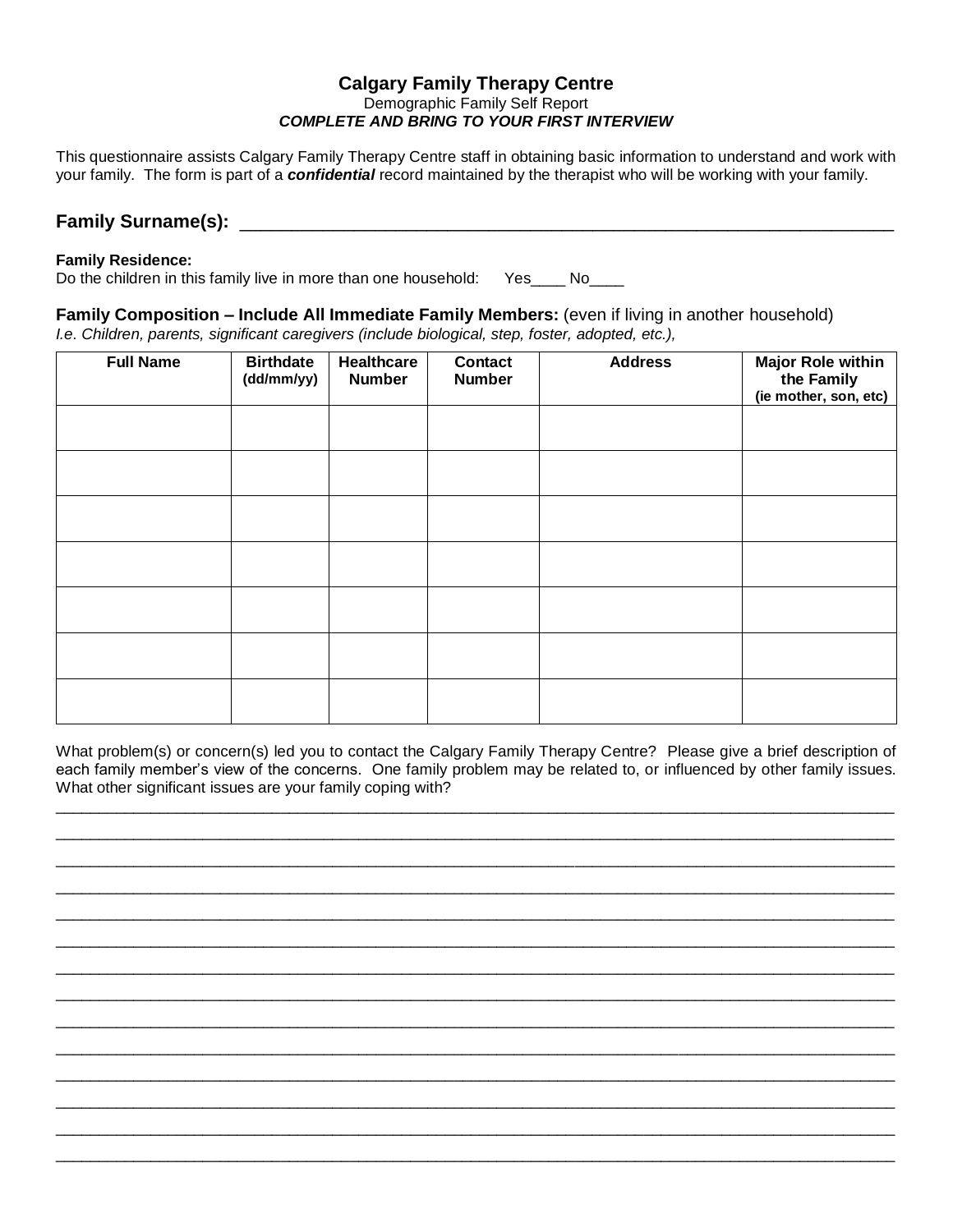|                                                    | What else should your therapist know about your family?<br>What else should your therapist know about your family?         |                   |                              |  |  |  |
|----------------------------------------------------|----------------------------------------------------------------------------------------------------------------------------|-------------------|------------------------------|--|--|--|
| <b>Other Professional Involvements</b>             |                                                                                                                            |                   |                              |  |  |  |
|                                                    | Were you referred to our program? Yes____ No___                                                                            |                   |                              |  |  |  |
|                                                    |                                                                                                                            |                   |                              |  |  |  |
| (whether in or out of hospital)? Yes______ No_____ | Are any family members currently or have previously been involved in psychiatric, psychological therapy or counseling      |                   |                              |  |  |  |
| the law? Yes_____ No_____                          | Are any family members currently or previously had difficulties with external authorities, such as the school, employer or |                   |                              |  |  |  |
|                                                    | Are the family currently or previously involved with any social agencies or government services? Yes____ No___             |                   |                              |  |  |  |
| <b>Background of Family:</b>                       |                                                                                                                            |                   |                              |  |  |  |
|                                                    |                                                                                                                            |                   |                              |  |  |  |
|                                                    |                                                                                                                            |                   |                              |  |  |  |
|                                                    |                                                                                                                            |                   |                              |  |  |  |
|                                                    |                                                                                                                            |                   |                              |  |  |  |
|                                                    | Do you currently see finances as a significant problem for your family? Yes____ No____                                     |                   |                              |  |  |  |
|                                                    |                                                                                                                            |                   |                              |  |  |  |
|                                                    |                                                                                                                            |                   |                              |  |  |  |
|                                                    |                                                                                                                            |                   |                              |  |  |  |
|                                                    |                                                                                                                            |                   |                              |  |  |  |
|                                                    | Do you currently see finances as a significant problem for your family?                                                    | $Yes$ No $\qquad$ |                              |  |  |  |
| your family had to cope with?                      | A serious illness of any family member affects all immediate members in some way. What major physical illness(es) has      |                   |                              |  |  |  |
| Person's Name                                      | Diagnosis/Treatment                                                                                                        | Year Began        | <b>Duration of Condition</b> |  |  |  |
|                                                    |                                                                                                                            |                   |                              |  |  |  |
|                                                    |                                                                                                                            |                   |                              |  |  |  |
|                                                    |                                                                                                                            |                   |                              |  |  |  |
|                                                    |                                                                                                                            |                   |                              |  |  |  |

Are any family members currently taking prescribed medication? Yes\_\_\_\_ No\_\_\_\_

If "Yes", please specify: \_\_\_\_\_\_\_\_\_\_\_\_\_\_\_\_\_\_\_\_\_\_\_\_\_\_\_\_\_\_\_\_\_\_\_\_\_\_\_\_\_\_\_\_\_\_\_\_\_\_\_\_\_\_\_\_\_\_\_\_\_\_\_\_\_\_\_\_\_\_\_\_\_\_